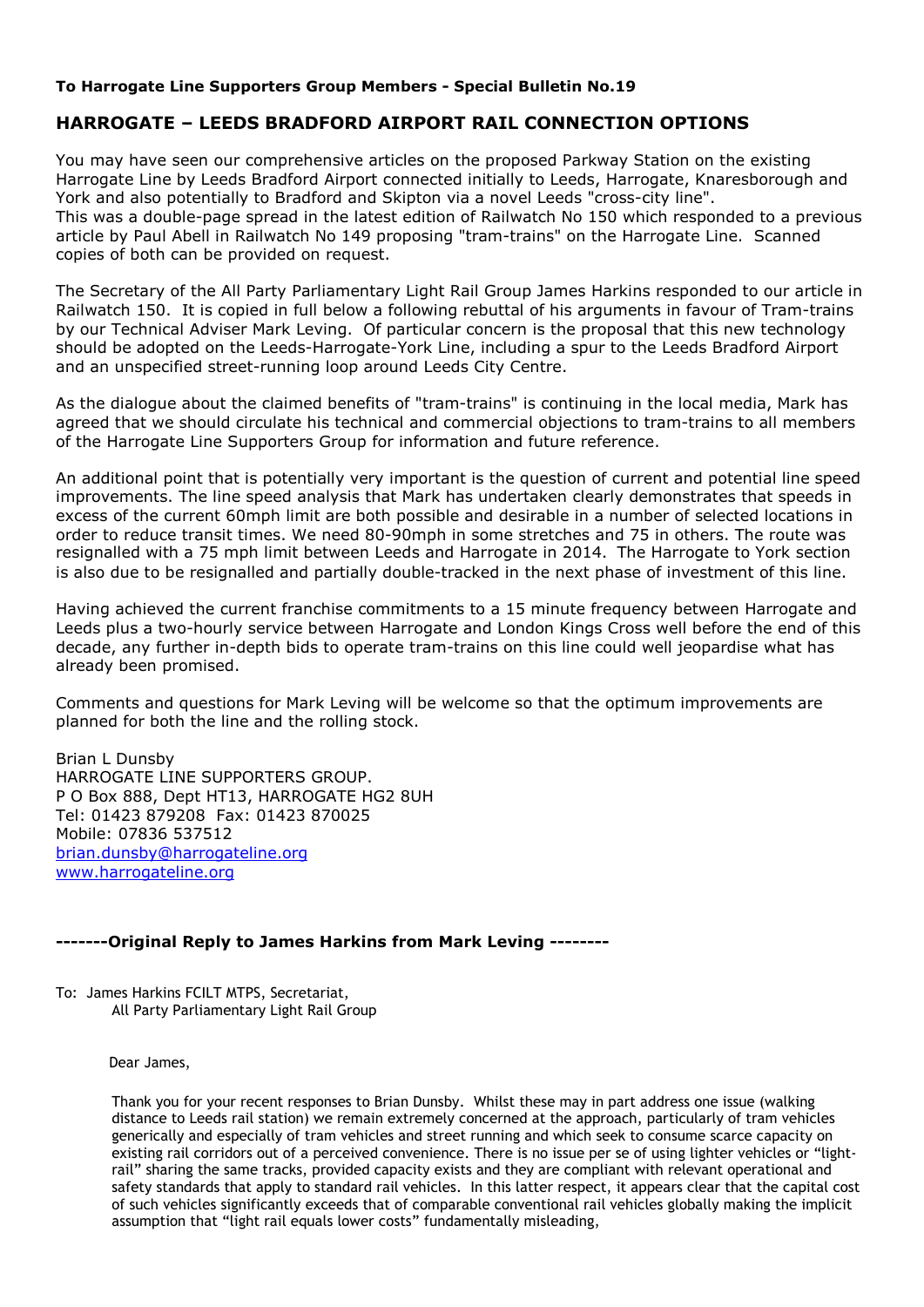We therefore have no issue whatsoever with light rail/rapid transit provided it is properly considered and fit for the 21st century (i.e. segregated and automated, and any proposal provides the best value for money of all options considered for the taxpayer). Our specific issues arise from the use of tram vehicles with street running, lack of automation and tendency to focus on using (and to the detriment of) existing rail corridors thus overlooking significant areas of greater demand/need that are not already rail served.

Firstly, the new signalling on the Harrogate line provides a minimum technical headway of approximately 7 minutes. We expect after the inclusion of required contingencies the minimum planning headway will be approx. 8-9 minutes. A 15-minute off-peak and approximate 10-minute peak interval is already envisaged and committed for Harrogate/York trains. Unless the route is re-signalled again, it is difficult to see how any meaningful capacity can be released for other additional services irrespective of the type of equipment used.

On the issue of street running, we cannot escape the facts that it is extremely slow, astronomically expensive to build and imports a whole range of new and increased safety risks. Furthermore, it is unlikely that it can ever be automated. This is of major importance for any scheme using public funds because of the massive operating costs imported when every small vehicle requires a person in the cab to operate it. For the 21st century we must have automation and segregation in any new transportation system. In this respect, DLR in London is a fine example as I am sure you will agree. It is light rail, but not tram. The Metrolink system in Manchester and elsewhere are unimpressive. The frequency is inadequate, comfort poor and journey times unattractive. It is quicker and more reliable to walk between Victoria and Piccadilly stations in Manchester for example. The limited cost recovery through fare box revenue is also unsustainable from a taxpayer perspective. The cars are too large for British streets in the main. The factors that get people out of their cars and on to public transit is frequency and transit time. This benefit is not specific to trams as you appear to suggest.

What Leeds needs is a proper segregated modern subway system or DLR clone that can be automated to provide the frequencies and safety that stakeholders expect in the 21st century. It must not diminish the quality and capability of the existing main line system but supplement it, targeting areas that are not already in reasonable proximity to existing rail networks. It also needs to focus on the key areas of demand in the city within a 5-10 mile radius which can make an adequate contribution to the operating costs through the fare box. It needs a system that does not seek to consume existing conventional rail routes out of convenience.

On the issue of tram vehicles, it is patently clear that the capital cost in comparison with an off-the shelf standard electric rail vehicle are significantly higher. Any perception that light rail equates to lower cost is a complete myth. Not only do tram vehicles cost more to acquire and operate than conventional rail, they also seat fewer people and in comparative discomfort, resulting in the cost per seat representing poor value.

On the issue of safety, safety statistics for tram systems are not collated nationally, or regionally, so we have to look at each individual operation to extract any meaningful data. It is clear from what we have seen, that the safety standards for users and road users are increasingly of concern and significantly lower than those demanded and enjoyed by passengers riding conventional rail services.

The short-cuts that light rail has previously enjoyed may indeed have lowered some areas of infrastructure and operating costs in part but with each and every accident, the requirements increase, with accident reports demanding (quite rightly) that the same standards applicable to main line systems need to be applied to tram systems. Last month's crash in Croydon is an unfortunate reminder of this. As you will know, it was not the first event in which loss of life has occurred.

My point is this, that Tram or light rail does not equate to lower costs or better value as promoters wish to perceive and influence others. Tram in particular is comparatively less safe per passenger mile. The London Underground on the other hand is the safest form of transportation in the UK (RSSB statistics) with "heavy" rail closely behind.

I have to agree that the walking distance between tram and station at Leeds *may* be short. However, it could import significant passenger inconvenience if outside the barrier line at the station. Leeds station is one of the most significant interchange hubs in the UK. Tram vehicles are extremely unfriendly to passengers with luggage. There is simply nowhere to put it without blocking seats or aisles. Most passengers, even commuters carry luggage.

Your statement that one tram can carry 250 people appears to be a somewhat misleading statistic. Presumably this applies to a modern 2 or 3 section articulated unit. The data we have shows that a typical recent tram vehicle, costing £2.1-£2,5m carries 206 passengers of which 72 are seated i.e. only 35% are seated over a total vehicle length of 32 metres. A single fully loaded London Underground surface car is can carry a similar full load of around 200 passengers in a shorter length (18-20 metres) and costs considerably less to both acquire and operate. A two-car pacer unit seats between 102 and 120 passengers over a length of 31 metres thus making them perversely potentially more attractive than any tram proposition. The point is, that requiring passengers to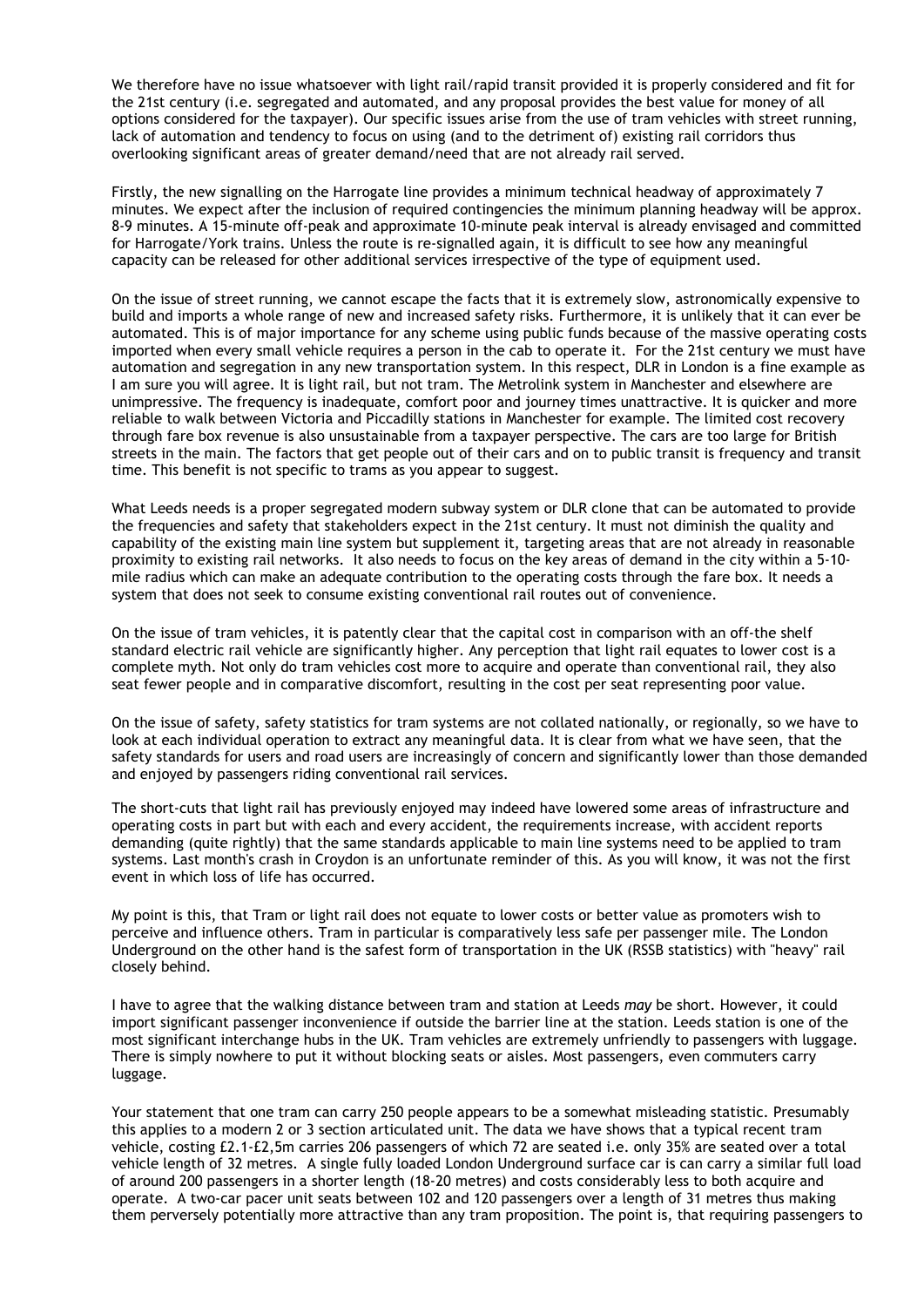stand in order travel will *not* encourage them out of their cars. Carrying the demand is best dealt with by more frequent and longer trains of the conventional type by any measure.

The improvement in business activity you note is not solely attributable to tram as a mode as you appear to suggest. The same and higher rates of growth arise through any form of rail transport improvement. Around the world, the highest economic growth rates arise from proper subway systems or heavy rail 25kV Regional Express (RER) systems. Evidence from elsewhere in the world supports this. Toronto probably has the world's largest tram (Streetcar) system. However, new developments and investments are focused towards segregated running and automation both of the subway system and the main lane commuter network which is being upgraded to RER. This follows extensive business case analyses which repeatedly show electric conventional rail and subway systems to offer the best value for money for taxpayers and stakeholders for trips over approx. 5 miles. Over \$23Bn is now being invested in upgrading the conventional diesel network into a high frequency two-way all day RER system because this provides the most cost effective approach providing the best value for money for taxpayers. Toronto has very wide streets but the streetcar system is slow and disproportionately ineffective (even using new articulated cars) at meeting the city's needs and generates a considerably lower value benefit for a considerable cost.

More conventional or heavy rail (and I include a classic subway system or fully segregated and automated light rail system like DLR in this description) has the ultimate ability to carry more passengers than any other mode. Economic analyses repeatedly show it to provide the most robust business cases and value for users and taxpayers. It can operate at headways of 2-3 minutes. The Victoria line operates at a 90 second headway in the peak using CBTC technology. Modern heavy rail EMU's can handle 4-5% gradients from a stand and indeed already do at several locations in the UK. The implied assertion that modern heavy rail is intolerant of gradient is therefore incorrect.

Trams and street running are a reminder of a bygone age. They are inappropriate for meeting modern transit needs, astronomically expensive to build and operate with poor fare box recovery of the costs. Supporters repeatedly state that costs will fall but there is no evidence of this occurring in the UK or that they can better conventional rail. This is unsurprising because they are by definition more complex and carry fewer seated passengers.

In this region, we wish to promote modern sustainable rapid and safe systems of transportation that are affordable. Tramcars and street running simply cannot meet the challenge either physically or economically. Conventional heavy rail and/or conventional segregated LRT/subway systems, despite numerous issues is both cheaper to build and operate/maintain.

Serving Leeds-Bradford Airport using an existing rail corridor and services along with a short bus transit (or people mover) connection is entirely the best solution. Bus transfers between aircraft and terminal at some airports (e.g. Heathrow) are already greater in distance than that between the proposed station and airport terminal at LBA. Taking the train to the front door of the terminal is largely irrelevant given the likely levels of usage. All the economic evidence we have seen from Airports and the DfT clearly shows that regional airports outside London cannot sustain the costs of dedicated services. We must show due regard to the taxpayers of this region whist connecting it to the main line rail network using existing rail and airport bus shuttle services.

The Leeds City Region and equally importantly the city itself needs its transportation system to better penetrate areas which are not already rail served and there is a huge swathe across the northern side of the city that requires attention. This will not be addressed by using a cost inefficient "light" rail vehicle on existing rail corridors.

To reiterate, we are in favour of rail and electrification but we cannot support approaches and pet projects which are inappropriate and represent poor value to taxpayers. Time after time, we see "light rail" schemes which fail to achieve the desired capital or operating costs and then fail to achieve the forecast revenue targets. Light rail which includes street running and/or which does not achieve better value, despite the "light" title needs to be fully and properly assessed. Our approach is to be objective and not fixated by specific types of vehicle which are less efficient carriers than what already exists.

Leeds has a potential network of disused (since 1959) segregated tram route segments serving areas of the city likely to generate the highest demand and fare box contribution to the costs. They could be re-used to help create a segregated automated system, taking a leaf out of the Zurich handbook e.g. using metre gauge cars for central area routes which are far easier to accommodate within the space typically available in UK cities and impart lower tunnelling costs. This should be in parallel with upgrading the conventional rail routes into an 25kV Regional Express system. The requirements of RER and shorter distance urban city transit are largely incompatible in terms of having to share the same tracks. Track capacity can be more than halved when additional stops are inserted for the "light" rail services.

We should not seek to diminish the output capability of existing rail corridors with light rail vehicles and urban services because it appears convenient. The main line rail system should continue to be upgraded to RER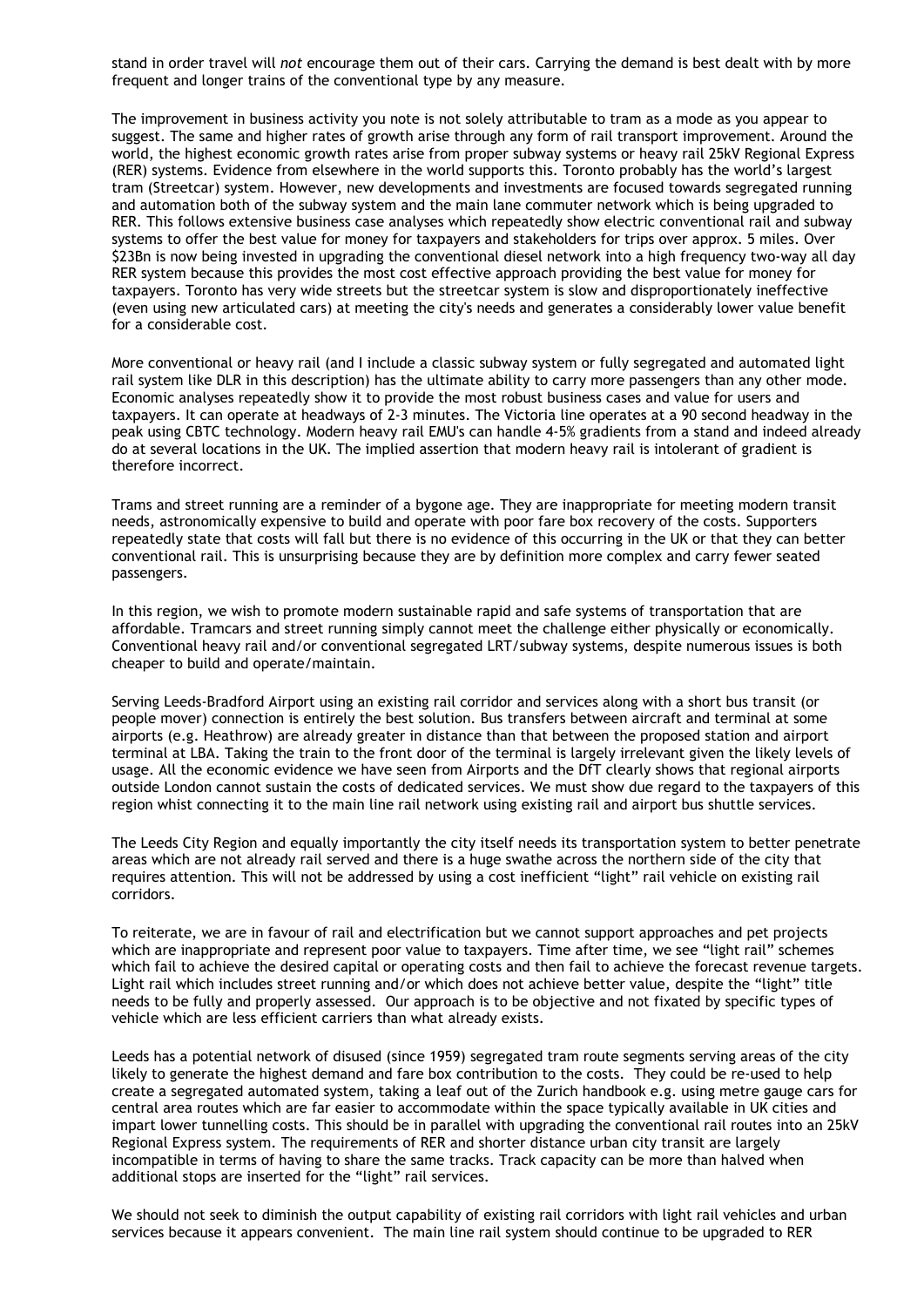standard (which is what is required for the Leeds-Harrogate-York and other corridors in the Leeds City Region). This is without doubt the best and most cost-effective approach for users, taxpayers and stakeholders. It is supported by the Government and the relevant local authorities.

Light rail most certainly has a place but that place is *not* in diminishing the capability or otherwise consuming scarce capacity on existing rail corridors which continue to grow and provide and meet a subtly different service proposition within wider economic and city regions.

I hope that you appreciate our approach is not incompatible in any way with the development of appropriately specified and scoped light rail schemes, rather one to use available technologies cost effectively and to best overall advantage for users, stakeholders and taxpayers.

Yours sincerely

Mark J Leving Technical Adviser, Harrogate Line Supporters Group P O Box 888, Harrogate HG2 8UH.

--------Original Message to Brian Dunsby from James Harkins -------------------

Brian

--

TramTrain is a format that has been gathering momentum since being pioneered in Karlsruhe in south-west Germany. This first and largest scheme for through-running between a heavy rail infrastructure and an urban tram system began in September 1992.

In your article in Railwatch 150, I would like to bring to your attention to several errors as follows:-

First objection:

*"the existing heavy rail will be converted to light rail between Leeds, Harrogate, Knaresborough and York"* 

It is not the intention to convert the line to Light Rail anywhere on this line but to track share on part of it. It was the intention in the original plan produced by Dave Haskins, but when I presented this proposal, I pointed out that it was on the wish list to go all the way in the fullness of time!

It is our proposal and intention to use a street running tram from adjacent to Leeds station to a point suitable north of the station and join the Harrogate line which hopefully will electrified by then to point and build/adapt/upgrade a parkway or gateway station, just south of Bramhope tunnel possibly, Horsforth and leave the line and run cross country into the airport. This small track sharing section will give additional services between Leeds and Horsforth

It will also relieve the pathing congestion especially when HS2 arrives

This will enhance the whole "rail experience" and add to the success that you claim for your Leeds crosscity link in the North

Second Objection:

### *"that it will affect the planned upgrade and franchise arrangement"*

The time scale is good for the planned upgrading of the line, the TramTrain will use exactly the same voltage, gauge, slightly narrower and lower profile and most importantly be fast enough. There are hybrid vehicles available if planned upgrade doesn't happen. We don't see it interfering with the upgrade for any length of time for after all how long does it take to add in several points/switches